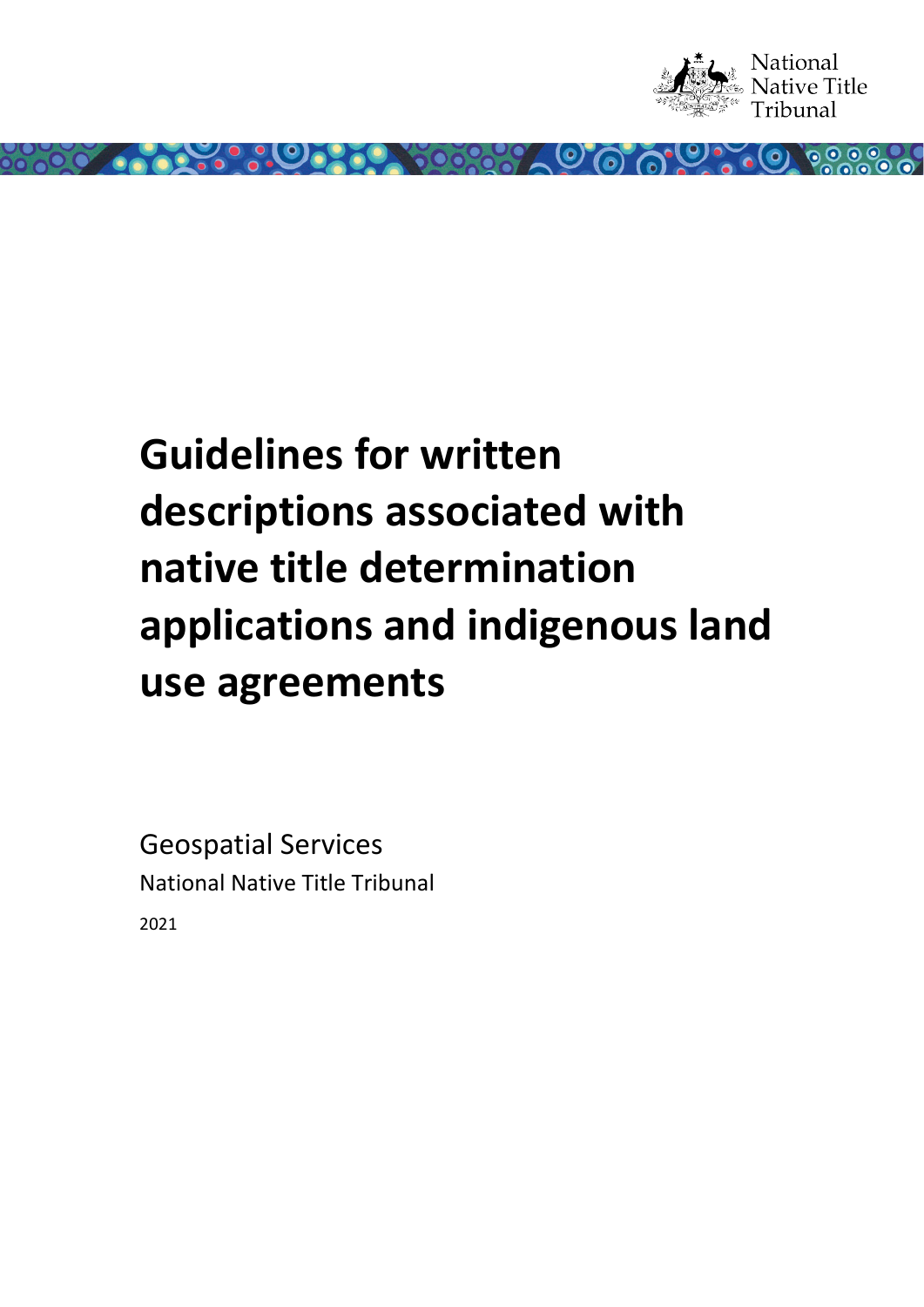# <span id="page-1-0"></span>Introduction

Clear, non-ambiguous descriptions of areas, along with any accompanying maps, form an essential part of the consideration for registration of a native title determination application (NTDA) or indigenous land use agreement (ILUA). These guidelines have been prepared as a reference when preparing written boundary descriptions for NTDAs or ILUAs. It sets out the requirements and provides guidance and examples for the preparation of written boundary descriptions. Geospatial Services can provide guidance on other terms that may be used to suit particular circumstances.

### **Contents**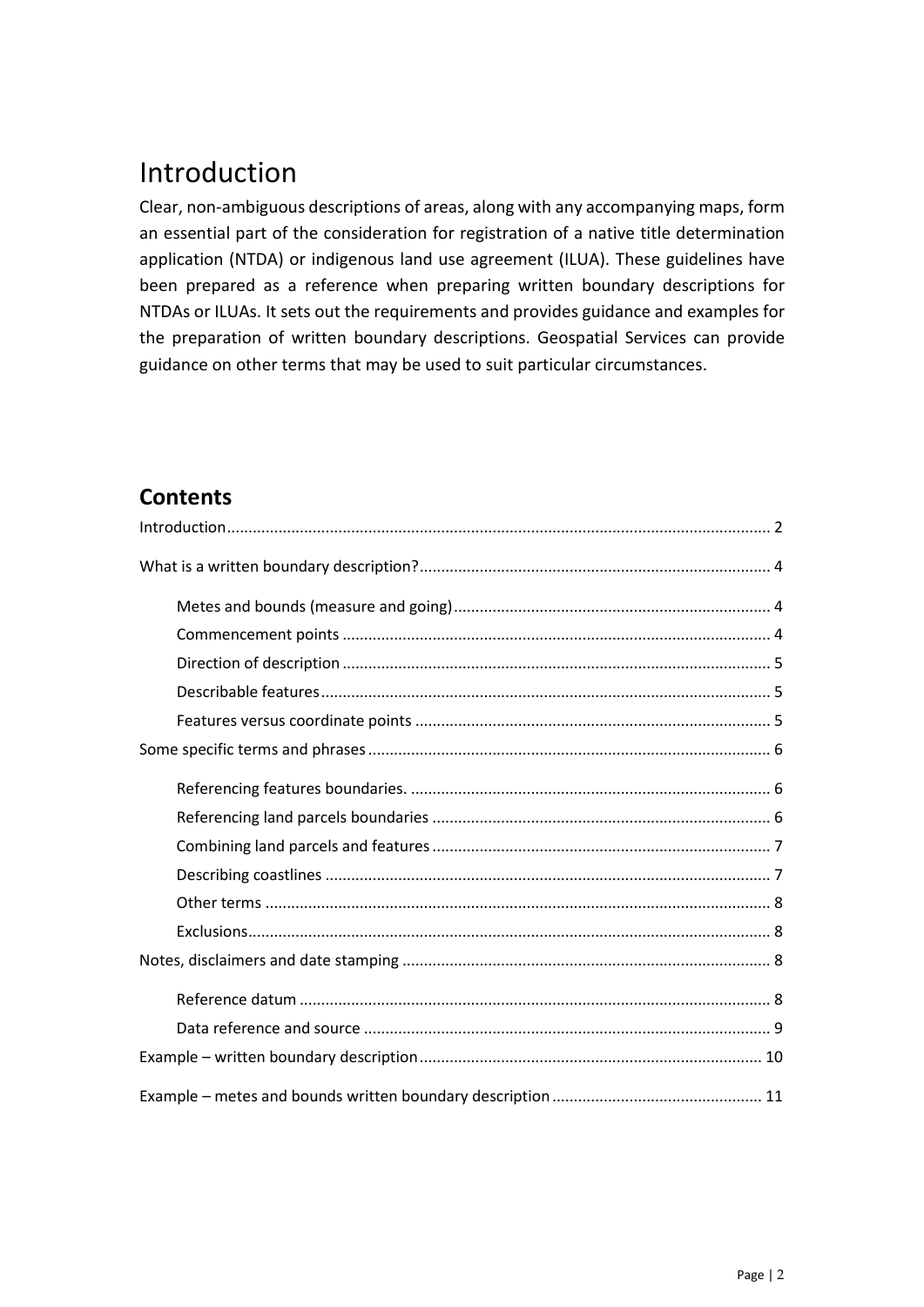Contact for enquiries: **Geospatial Services Manager Phone: (07) 3052 4040 Email: [enquiries@nntt.gov.au](mailto:enquiries@nntt.gov.au)**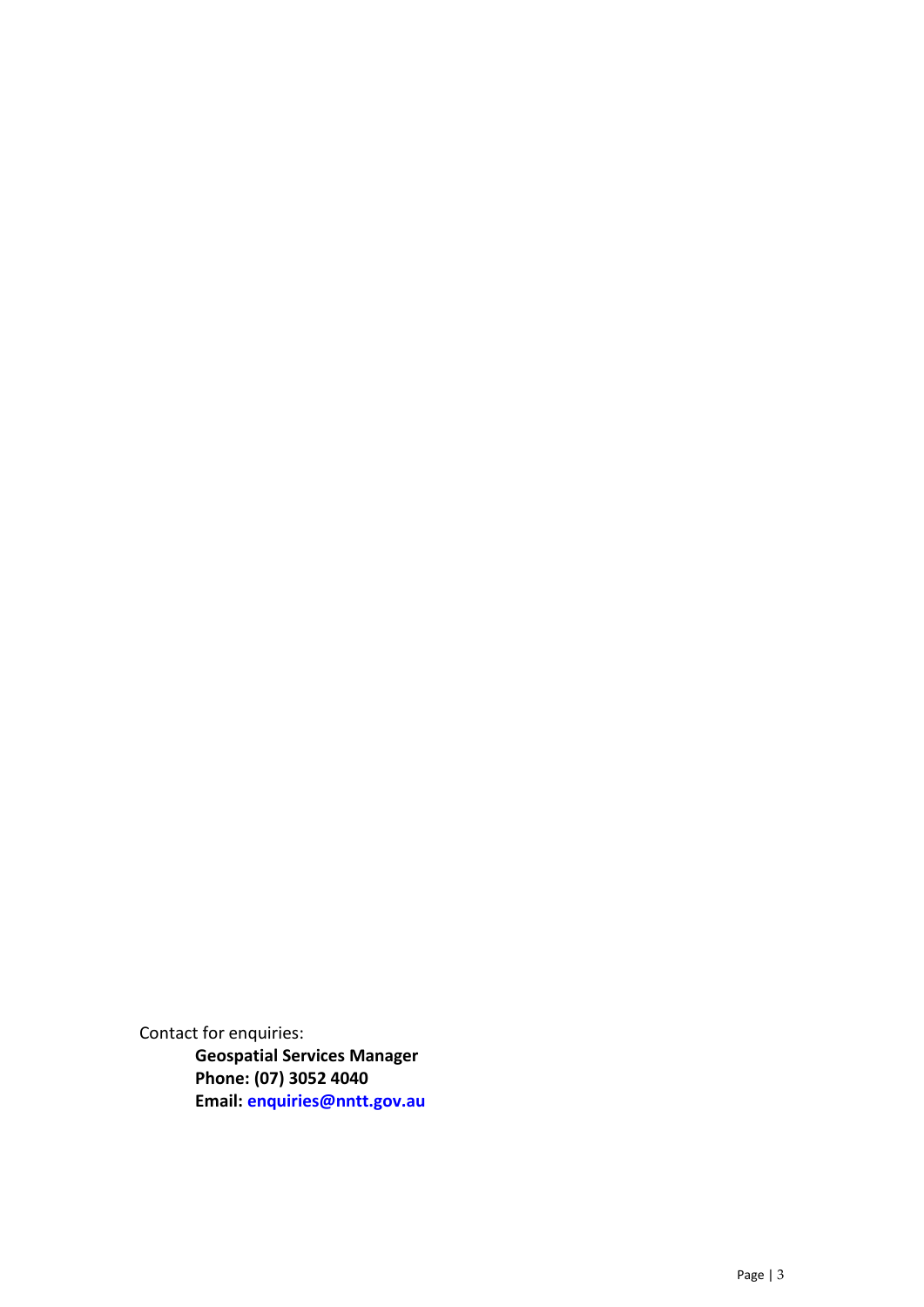## <span id="page-3-0"></span>What is a written boundary description?

A word description that defines an area of the earth's surface without ambiguity and having legal integrity. The description should be easy to read and clearly identify the intent.

A description may simply include reference to a single feature or multiple features which together defined the area. These could include reference to land parcels, natural features, mining tenements, administrative boundaries, or coordinates.

A description may also be described using a structure called 'metes and bounds'

#### <span id="page-3-1"></span>**Metes and bounds (measure and going)**

Is a system or method of describing an area. Typically, it uses features, along with directions and distances, to define and describe the boundaries of an area. The boundaries are described in a running prose style, working around the area in sequence, from a point of beginning and returning to that same point.

The term "metes" refers to a boundary defined by the measurement of each straight run, specified by a distance between the terminal points, and an orientation or direction.

The term "bounds" refers to a more general boundary description, such as along a certain watercourse, a road reserve, a land parcel boundary or an administrative boundary.

#### <span id="page-3-2"></span>**Commencement points**

To assist the reader, and where possible, a prominent point or feature should be used as a commencement point. This could include:

- − Position on a land parcel boundary, or tenure identifier (e.g. northernmost corner of Lot 17 on Plan CP123)
- − Position on a physical feature (e.g. junction of the centrelines of the Darling river and the northern bank of the Murray rivers)
- − Position on an administrative boundary (e.g. intersection of Local Government Area {LGA} boundaries of Swan and Kalamunda) or
- − Coordinate position (e.g. latitude and longitude, including reference datum).

The commencement point should be identifiable on the map accompanying the description.

*When using a feature, the source reference should be included by way of a note or disclaimer.*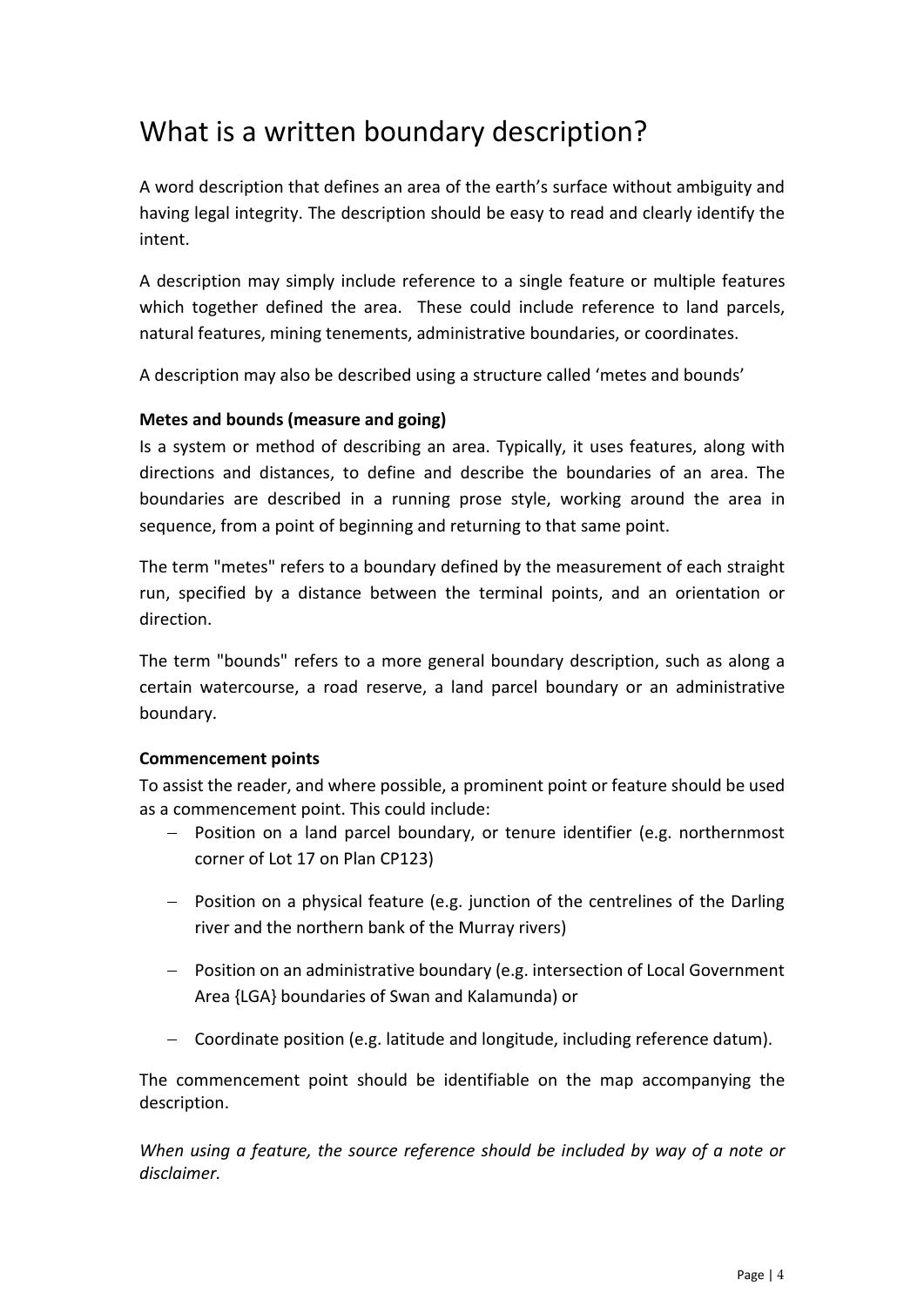#### <span id="page-4-0"></span>**Direction of description**

A clockwise direction is preferred when describing the boundaries (if only by convention) and it also aids consistency.

#### <span id="page-4-1"></span>**Describable features**

Examples may include but are not limited to:

- − State or territory administrative boundaries. (LGA, electoral, land district, high water mark (HWM), and other gazetted boundaries)
- − cadastral boundaries (lot on plan, lease, reserve)
- − topographic / geographic features (rivers, shorelines, water catchment areas, roads, wells etc.)
- − other boundaries (mining tenements, native title determination applications, ILUAs etc.)

#### <span id="page-4-2"></span>**Features versus coordinate points**

- − Where the intent is to use an existing boundary (cadastral, administrative etc.) or a feature as part of the area being described, the use of coordinate positions to also describe that boundary or feature are not required and should be avoided. Where an administrative boundary is used it is important to place an 'as at date' associated with that boundary.
- − Occasions will arise where the use of coordinate points is the only option available such as areas over sea, parts of land parcels following 'arbitrary' boundaries, etc.
- − If the boundary you are describing intersects a known boundary at some point along that boundary use either a longitude or latitude to describe that intersection, rather than both, e.g. 'Then south westerly to a northern boundary of Lot 23 on Plan 1234 at Longitude 123.23456° East'.
- − If coordinate points or pairs are included in the description the preferred formats are:

#### **Longitude/Latitude**

Longitude (East) Latitude (South) 124.496064 12.680254 *Decimal degrees to six decimal places*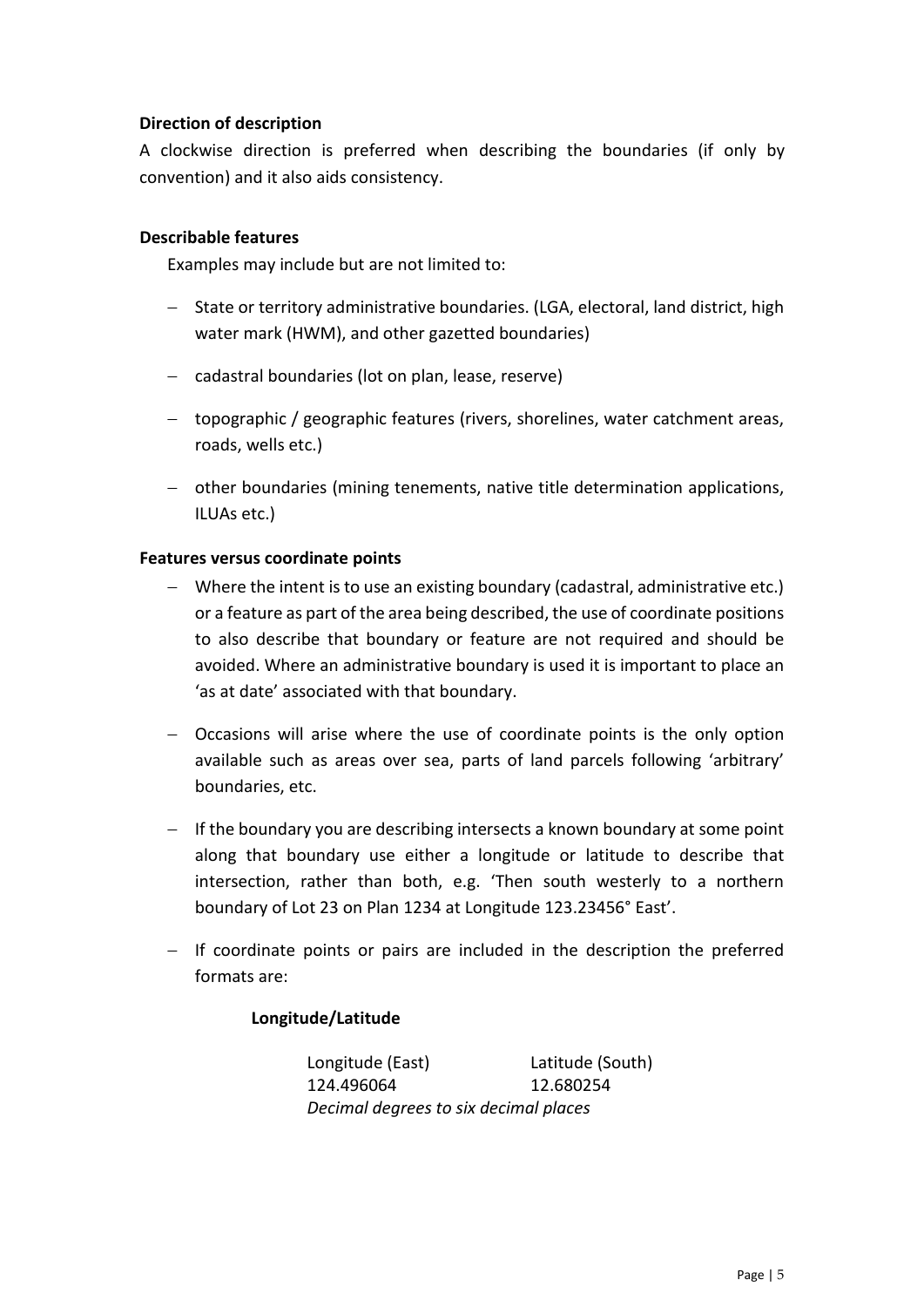#### **Map Grid of Australia (MGA)**

Easting **Northing** 500000.00 6690000.00 *Grid values to two decimal places*

*When using coordinate points the datum must be included. When using MGA values both the datum and zone reference must be included.*

### <span id="page-5-0"></span>Some specific terms and phrases

The consistent use of specific terms and phrases is important in a description as it will improve the readability and generally avoid misinterpretation.



#### <span id="page-5-1"></span>**Referencing features boundaries.**

to the centreline of the river at latitude.....

*In this instance you would not use a longitude as this can place the boundary at two separate locations along the said river.*

along the centreline of the main channel of the river.....



#### <span id="page-5-2"></span>**Referencing land parcels boundaries** to the northernmost northwest corner of Lot 202 (point A)

to a northwest corner of Lot 202 at approx. longitude..... (point B)

to the westernmost point of Lot 202 (point C)

to the westernmost corner of the easternmost severance of Lot 202 (point D)

to the intersection of the prolongation easterly of the southernmost boundary of Lot 202 with the western boundary of Lot 505 (point E)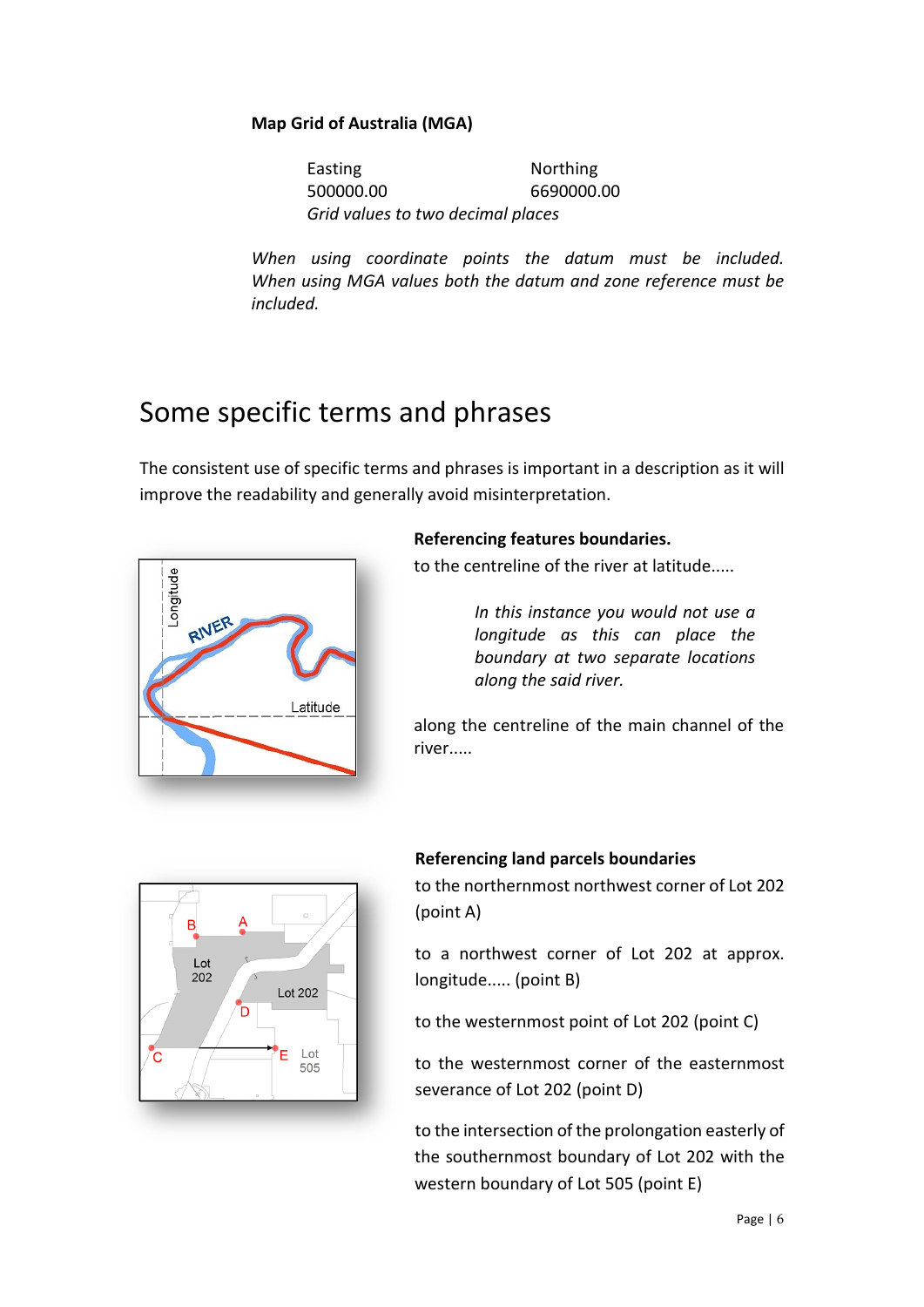<span id="page-6-0"></span>

#### **Combining land parcels and features**

 along the western boundary of Lot 101 and onwards to the southern bank of.....

#### OR

Along the western boundary of Lot 101 and the prolongation northerly of that boundary to the southern bank of .....

Other option could include:

to the eastern / western bank of the river;

to the right / left bank of the river

Right / left bank is in relation to when facing in the direction of flow or downstream.

<span id="page-6-1"></span>

generally southerly along the high water mark of the….

Other options could include:

along the low water mark;

along the lowest astronomical tide

It is also useful to include the following when describing a boundary along a particular coastline:

> .....crossing the mouths of any waterways between the seaward extremities of each of the opposite banks of each such waterway.

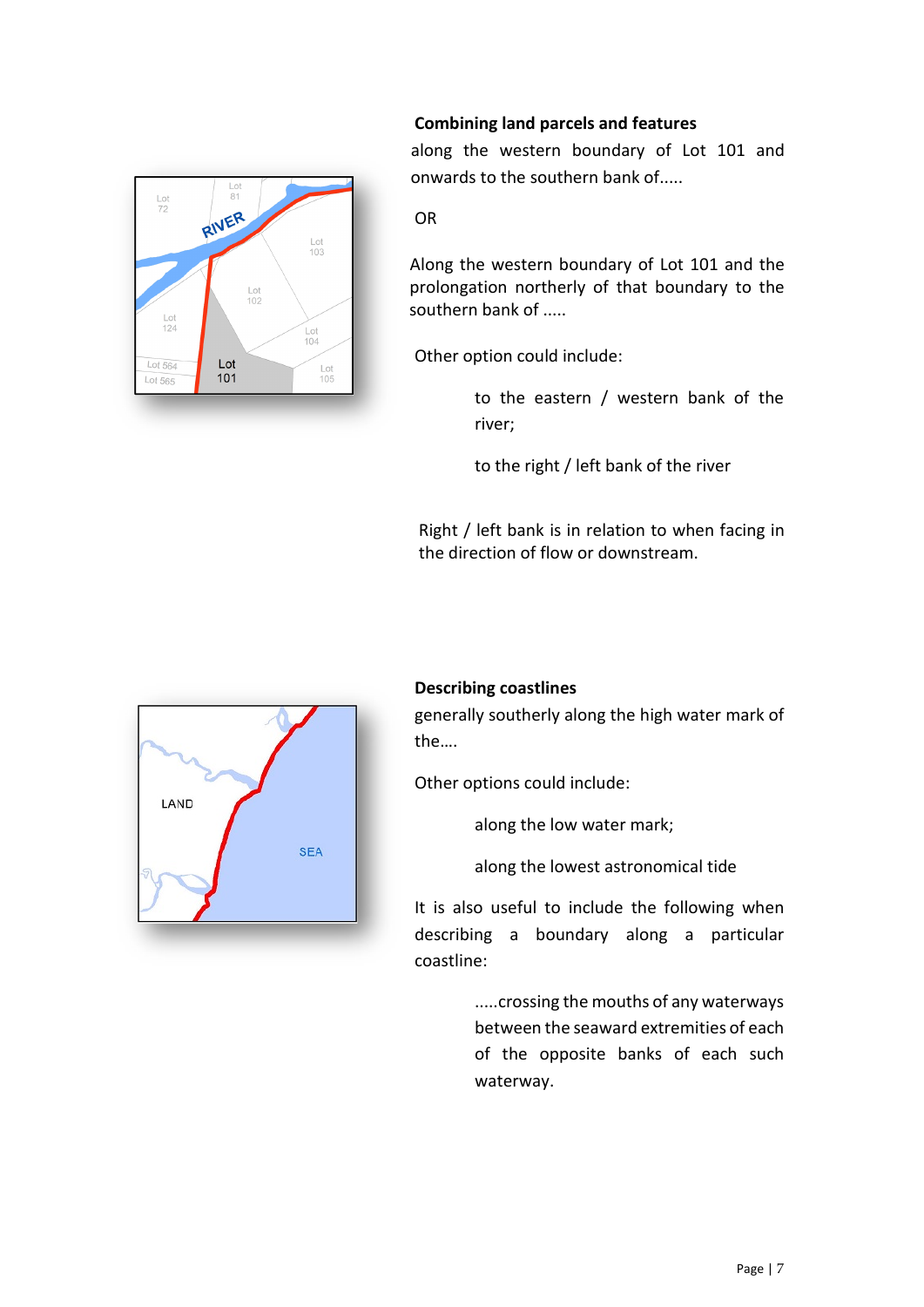#### <span id="page-7-0"></span>**Other terms**

Other common terms and phrases used are:

- − shoreline of Lake….
- − centreline
- − cardinal directions—e.g. north, south, east or west, northeast, etc. (use between two points)
- − generally north westerly (generally use when a boundary has a number of points or deviations)
- − northernmost eastern
- − intersection of………………..with……………….
- − a 10m buffer east of ……

#### <span id="page-7-1"></span>**Exclusions**

- − To clarify the intent of the area being described and to avoid misinterpretations, excluded native title determination applications or areas, such as land parcels or mining tenements, should be specifically listed as exclusions.
- − If the National Native Title Tribunal is assisting in preparing a description under sections 24 or 78 of the Native Title Act it will not include general exclusions clauses within its descriptions. This is for the individual client to include.

### <span id="page-7-2"></span>Notes, disclaimers and date stamping

This is an important part of any description as it identifies all data sources and date stamps any form of boundary, topographic feature or coordinate point referenced in the description.

#### <span id="page-7-3"></span>**Reference datum**

The reference datum is used to provide unambiguous coordinates. Without a reference datum, locations can be displaced. For example:

− Geographic Coordinates are in decimal degrees referenced to the Geocentric Datum of Australia (GDA2020).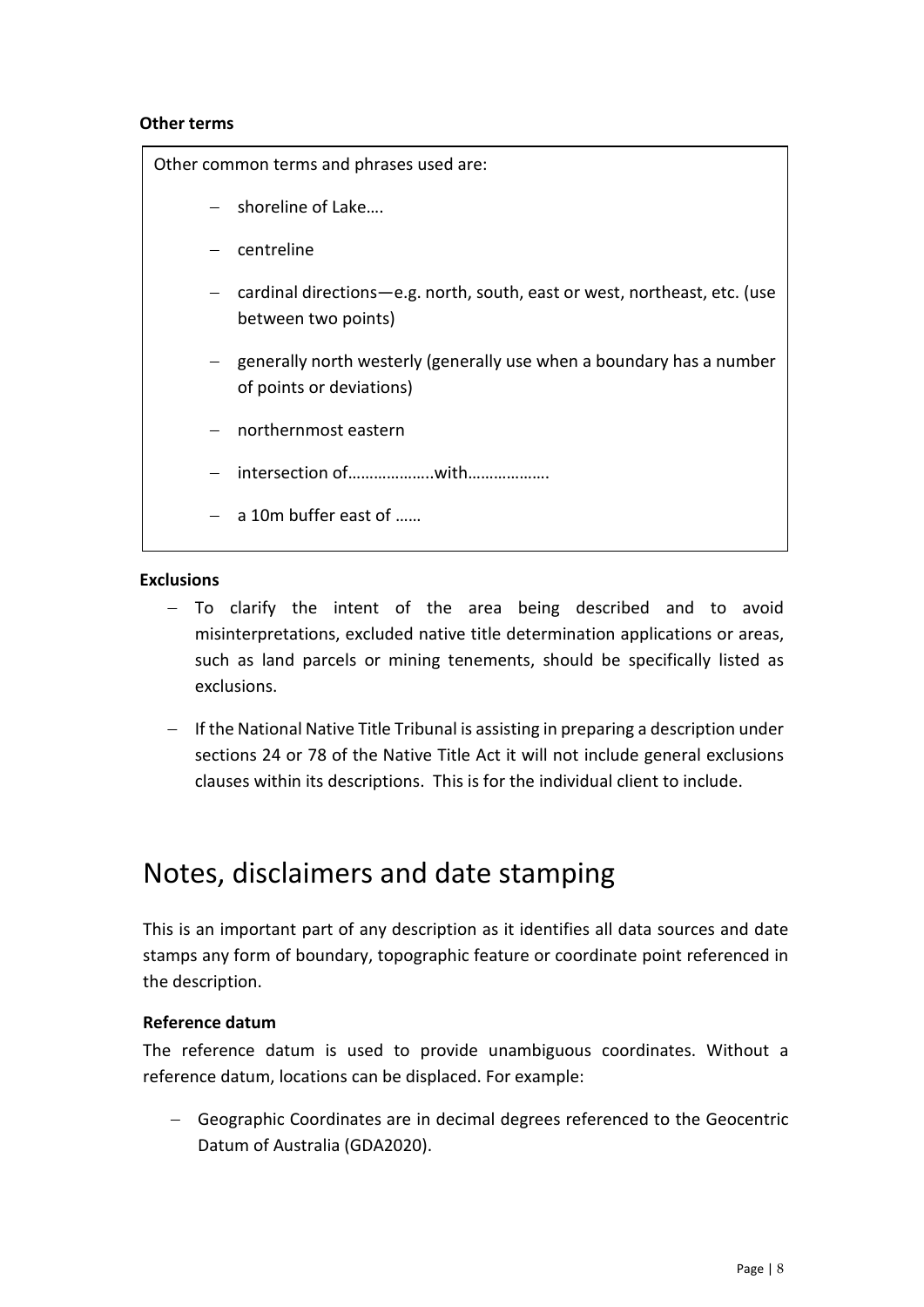- − Grid Coordinates are in metres (Zone 53) referenced to the Map Grid of Australia 1994 (MGA94).
- − Geographic Coordinates are in degrees minutes, seconds referenced to the Geocentric Datum of Australia (GDA2020).

#### <span id="page-8-0"></span>**Data reference and source**

This includes all references and sources to the relevant spatial datasets used to describe and to construct the area, for example:

- − Rivers and topographic features referenced to 1:100,000 National Topographic Mapping Series sourced from GeoImage Pty Ltd. Dated (dd/mm/yyyy).
- − Land parcel/Cadastral boundaries sourced from the Department of Natural Resources and Mines (Qld) dated (dd/mm/yyyy).
- − 12 Nm Limit referenced to AMBIS digital data sourced from Geoscience Australia dated (dd/mm/yyyy).
- − Native title determination application SG66/1998 Dieri Mintha (SC1995/002) as filed in the Federal Court of Australia on dd/mm/yyyy and sourced from the National Native Title Tribunal.

These references and date stamps inform users of how the geographic boundary was constructed and provide some insight into the intent; this in turn allows others to reconstruct the boundaries of the area using the same information that was used to prepare the initial description. It also allows users with access to spatial data the ability to upgrade a spatial boundary based on updated reference data without affecting the intent of the area being described.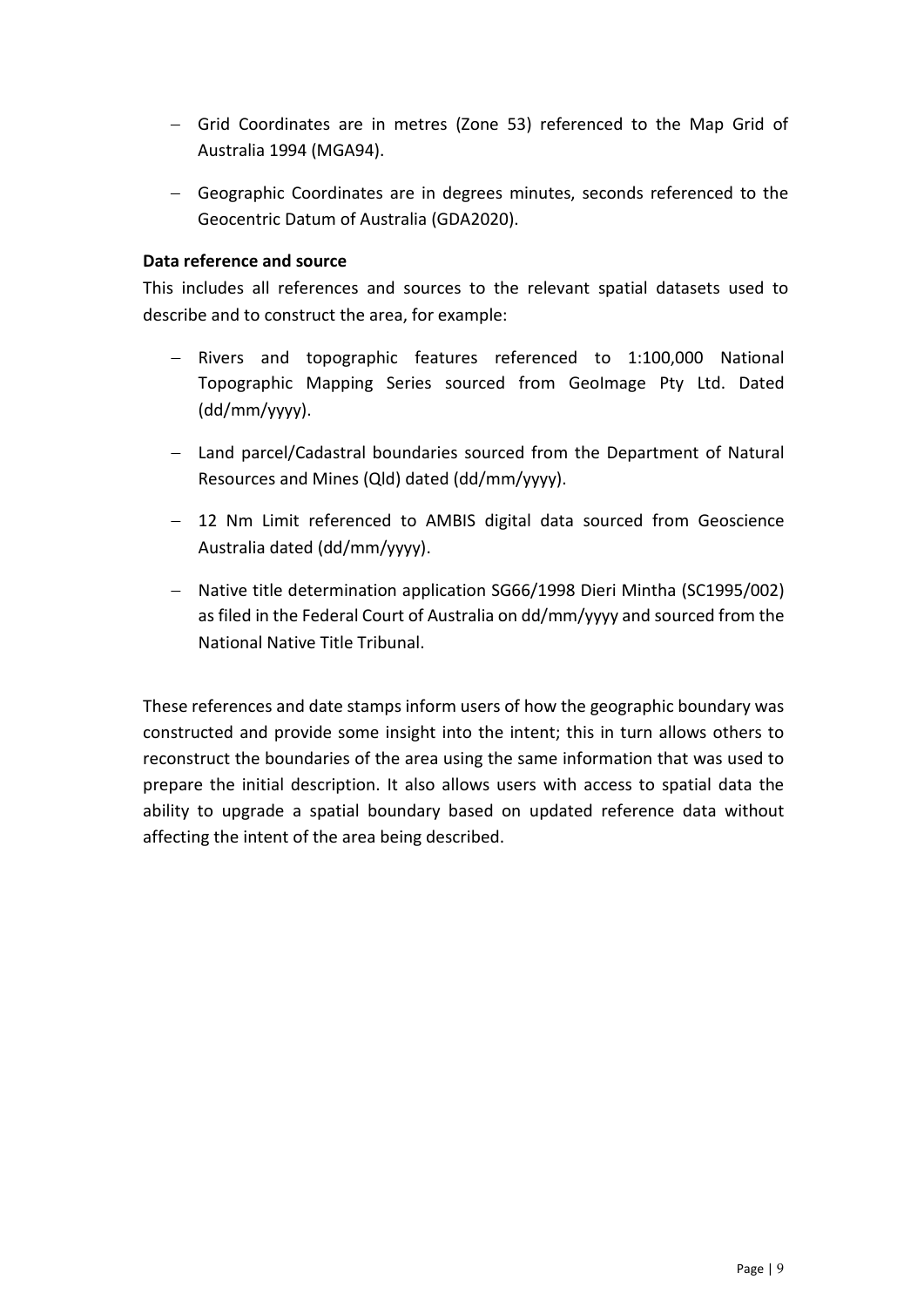## <span id="page-9-0"></span>Example – written boundary description

#### **Boundary description**

The application area covers all the land and waters within the external boundary described as:

- Lot 4340 on Plan PH562 (Broadleigh Downs pastoral holding);
- Lot 1 on Plan FX3 (Devon Park pastoral holding); and
- That part of Lot 4319 on Plan SP279594 (Egera pastoral holding) north of the Cape River.

#### **Data reference and source**

- Cape River based on casement data sourced from Department of Natural Resources and Mines (QLD) - August 2015.
- Cadastre data sourced from the Department of Natural Resources and Mines (QLD) - August 2015.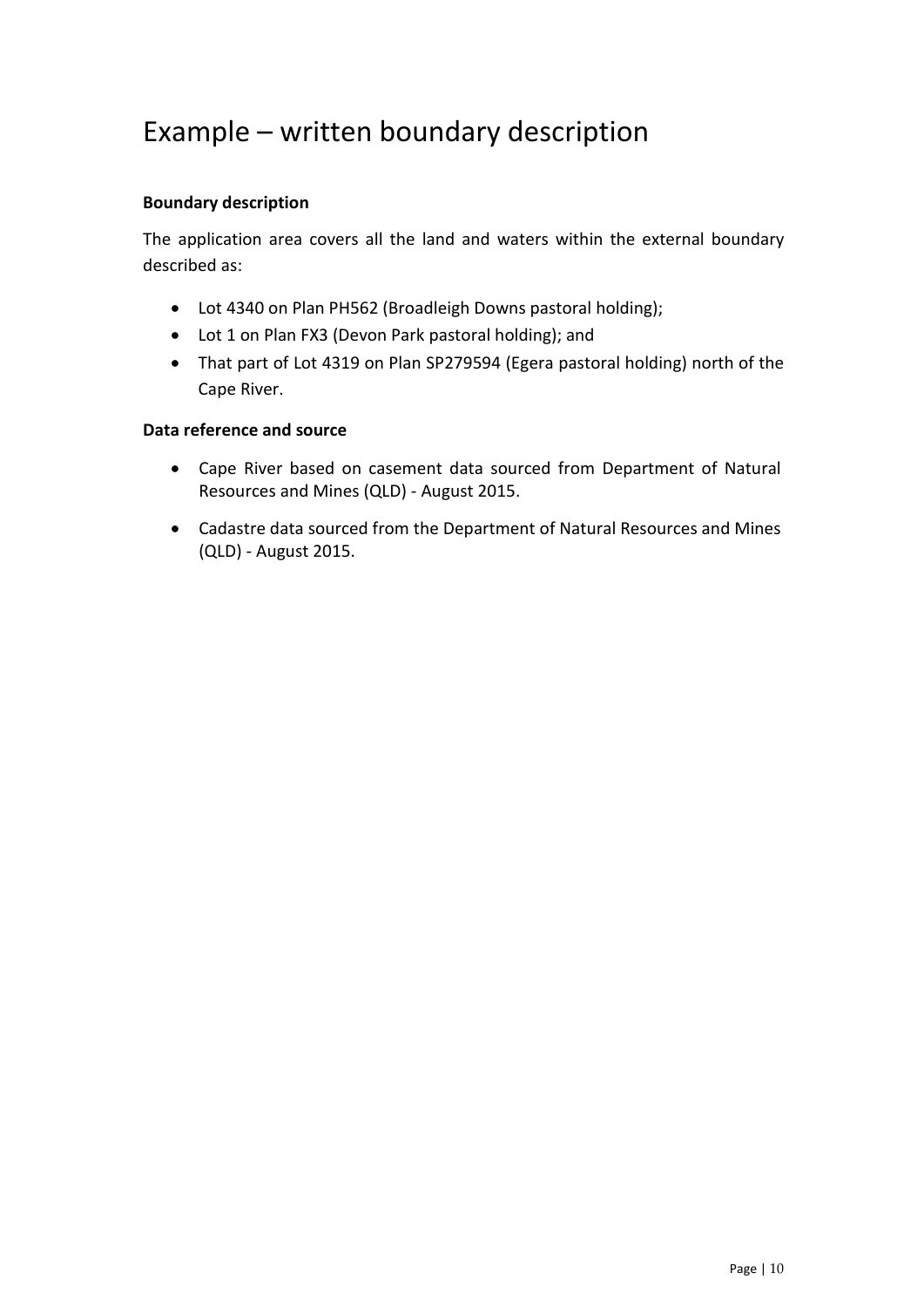### <span id="page-10-0"></span>Example – metes and bounds written boundary description

#### **External boundary**

Commencing at the easternmost point of the Low Water Mark of the NSW coastline at Cape Dromedary, approximately 10km south of Narooma; then generally south westerly along that coastline crossing the mouths of any waterways between the seaward extremities of each of the opposite banks of each such waterway to the northern boundary of the Bermagui River drainage catchment boundary in the vicinity of the month of the Bermagui River; then generally north westerly and generally westerly along the northern boundary of that catchment to the eastern boundary of the parish of Narira; then generally northerly along that parish boundary to the southern bank of Dignams Creek; then generally north westerly along that creek to the centreline of the Princes Highway; then generally south westerly along that highway to Wandella Road at Cobargo; then generally north westerly along the centrelines of that road, Yowrie Road, Link Road and again Wandella Road to intersect the prolongation westerly of the northern boundary of Reserve 752164 (Lot 178 on Plan D752164); then north westerly to the intersection of a line between the peaks of Peak Alone and Jeffers Mountain and the eastern boundary of Wandella State Forest; then generally northerly along the boundaries of that state forest to a corner also being the northernmost corner of Lot 1 on Plan DP125807; then north westerly to the intersection of the centreline of an unnamed creek with Wandella Creek at approx. Latitude 36.227277° South; then generally northerly along the western bank of that creek to the southern bank of the Tuross River, also being a point on the southern boundary of native title determination application NSD572/2005 Deua Regional Claim (NC2005/009); then generally north easterly along the boundary of that native title determination application to the western boundary of the parish of Wagonga, further described as:

> *Generally north easterly along the southern bank of the Tuross River to the north west corner of Lot 1 on Plan DP608542; then generally easterly along the northern boundaries of that lot and Lot 1 on Plan DP125580 to its north eastern corner; then due east to the* western boundary of the parish of Wagonga.

Then generally southerly and generally easterly along the western and southern boundaries of the parish of Wagonga to it southernmost corner; then north easterly to the high water mark of the southern bank

Provides context for people that maybe unfamiliar with Cape Dromedary by referencing it to a well-known feature.



No need to describe all direction changes in the boundary as these can be combined and the 'general' direction noted instead.

Also useful where possible to join a series of individual features together. This avoids describing the boundary as along a feature to another, then along that feature and so on.

Use an approx. Latitude to assist in identifying the unnamed creeks in question as there are several that flow into Wandella Creek.

Instead of just referring to 'following a native title application boundary'. It is helpful to include a description of what features that boundary follows. This enable this description to stand on its own without the need to source further information in regards to what the referenced native title boundary actually follows.